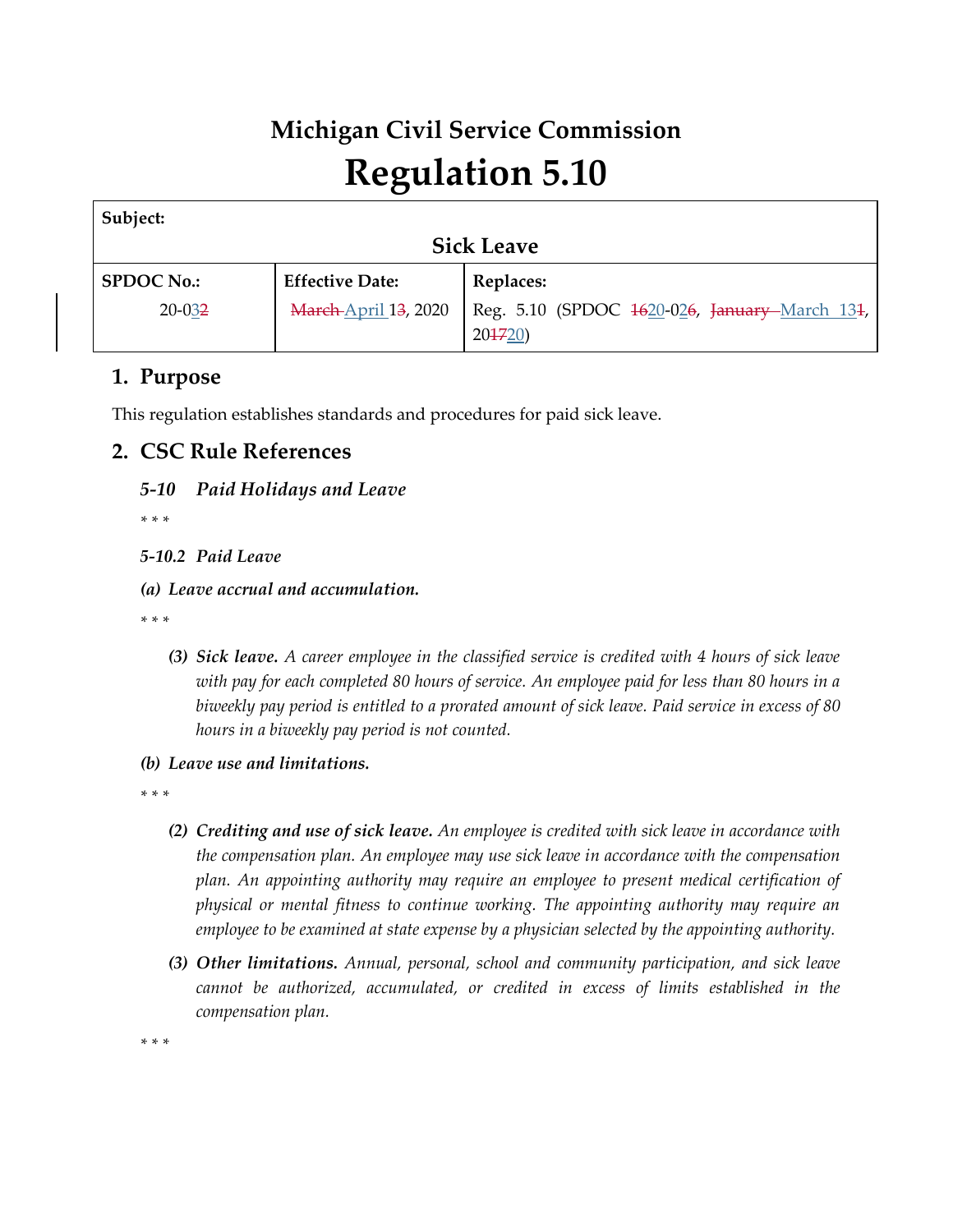## **3. Standards**

- **A. Crediting and Accumulation.** Every career employee is credited with 4 hours of sick leave for each 80 hours of service completed.
	- 1. Paid service above 80 hours in a biweekly work period is not counted.
	- 2. If paid service is below 80 hours in a biweekly work period, leave credits are prorated based on hours in pay status for that pay period.
	- 3. Temporary layoff and Plan A time is included in computing service hours for sick leave credits, under rule 2-4.4.
	- 4. Sick leave is credited after the biweekly work period when it is earned.
	- 5. Sick leave is accumulated during the employee's period of classified service.

#### **B. Use.**

- 1. Any sick leave use must have the appointing authority's approval.
- 2. Sick leave is available only in biweekly periods after it is earned. Sick leave cannot be credited or used in anticipation of future accruals. Absent applicable accrued leave, compensation reduction for lost time is made for the work period when an absence occurred. The employee may elect to not use annual leave to cover such absence.
- 3. The employee must certify all sick leave use by such evidence as the appointing authority requires. Falsifying such evidence is cause for dismissal.
- 4. Sick leave may be used by an employee for the following:
	- a. Personal illness, injury, serious health condition, temporary disability, exposure to a contagious disease endangering others, or illness or injury in the immediate family necessitating absence from work. Immediate family is defined as the employee's spouse, children, grandchildren, parents, foster parents, parents-inlaw, siblings, and any persons whose financial or physical care is the employee's principal responsibility.
	- b. Appointments with a doctor, dentist, or other recognized practitioner to the extent required to complete such appointments when appointments cannot be arranged during non-duty hours.
	- c. Death or attendance at the funeral of a relative or person whose financial or physical care is the employee's principal responsibility.
	- d. Work incapacitating injury or illness for which an employee may be eligible for disability benefit under the Michigan Workers' Compensation Act, to supplement the employee's disability benefit to the employee's regular wage.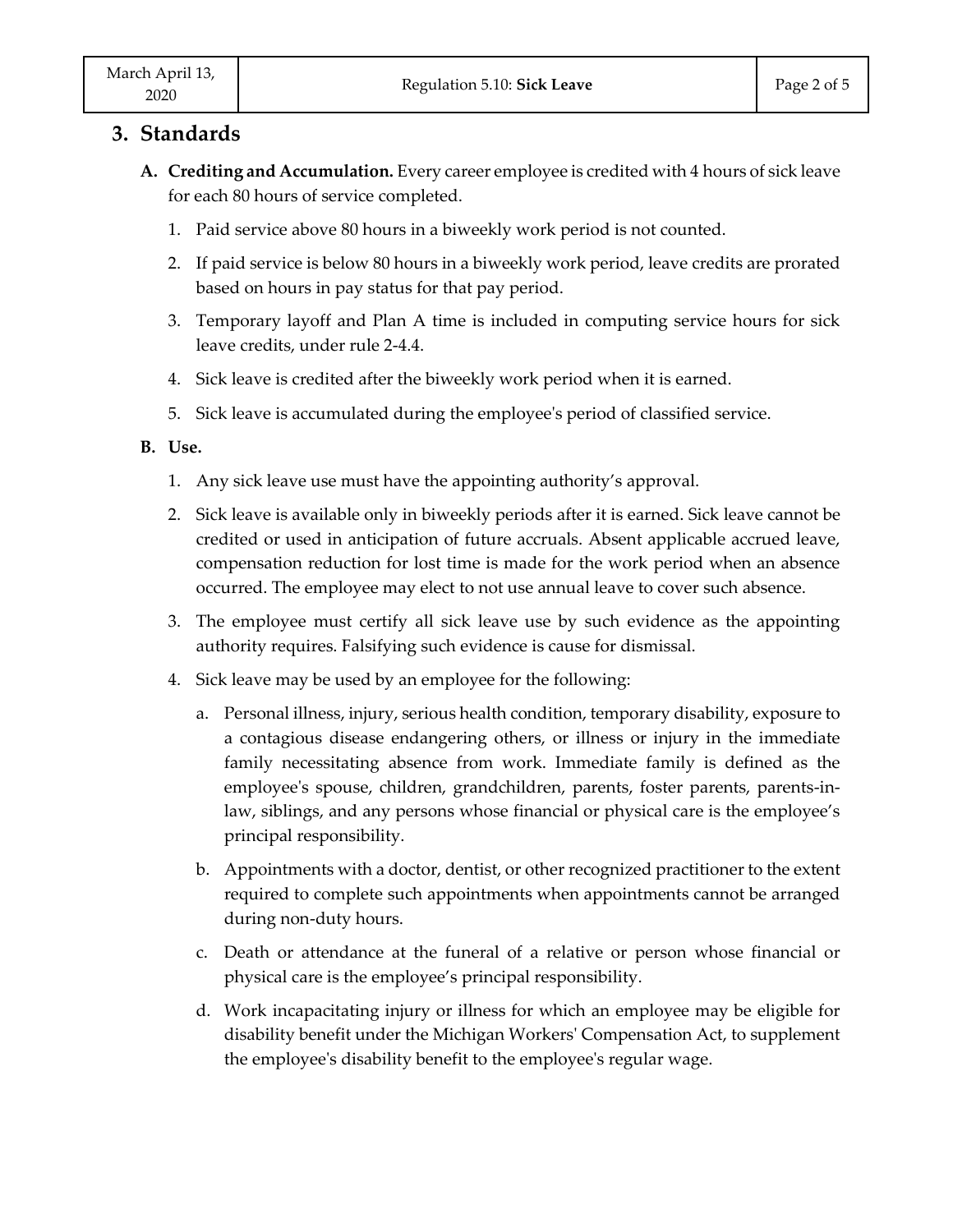- e. Through December 31, 2020, Aabsences needed to care for the employee's child whose school or place of care has been closed by order of a public official due to a public-health emergencythe governor during the current COVID-19 declaration of emergency.
	- f. Through December 31, 2020, Aabsences where a state or local public-health official or healthcare provider has determined that isolation of the employee or the employee's immediate family member for whom the employee's provision of care is required to not jeopardize the public health during a declared public-health emergency based on specific exposure to a communicable disease COVID-19.

## **C. Emergency Paid Sick Leave.**

- 1. **Amount.** A full-time employee receives 80 hours of emergency paid sick leave on April 1, 2020, or on the date of appointment if appointed between April 1, 2020, and December 31, 2020. A less-than full-time employee receives a number of hours of emergency paid sick leave equal to the average number of hours worked in each of the last six pay periods or, if the current employment period is less than six pay periods, the average number of hours worked in each pay period in the current employment period. A less-than full-time employee appointed between April 1, 2020, and December 31, 2020, receives a number of hours of emergency paid sick leave equal to the number of hours initially reasonably expected to work per pay period.
- 2. **Exemption.** Notwithstanding § 3.C.1, emergency paid sick leave is not available to otherwise eligible employees who are healthcare providers or emergency responders, if exempted from eligibility by the appointing authority, consistent with federal law.
- 3. **Use.** Emergency paid sick leave may be used if the employee is:
	- a. Subject to a federal, state, or local quarantine or isolation order related to COVID-19. (A requirement to suspend activities, such as Executive Order 2020-21, is not a quarantine or isolation order under this section.)
	- b. Advised by a healthcare provider to self-quarantine due to concerns related to COVID-19.
	- c. Experiencing symptoms of COVID-19 and seeking a medical diagnosis.
	- d. Caring for an individual subject to an order as described in § 3.C.3.a or advised as described in § 3.C.3.b.
	- e. Caring for the employee's minor child whose school or place of care or childcare provider is closed or unavailable, due to COVID-19 precautions.
	- f. Experiencing any other substantially similar condition specified by the Secretary of Health and Human Services.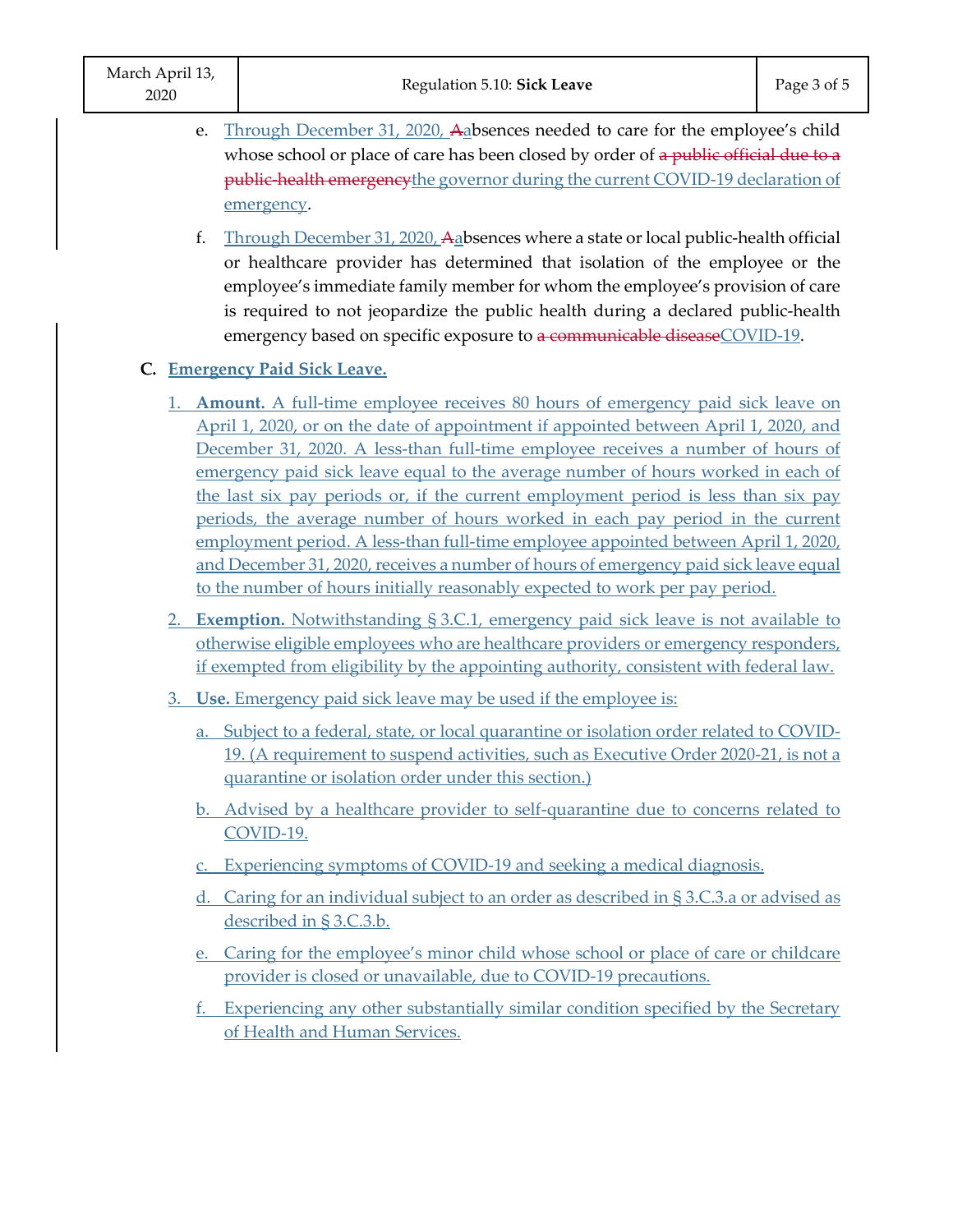| March April 13,<br>2020                                                                                                                                                                            | Regulation 5.10: Sick Leave                                                                                                                                                                                                                                                                        | Page 4 of 5 |  |  |  |
|----------------------------------------------------------------------------------------------------------------------------------------------------------------------------------------------------|----------------------------------------------------------------------------------------------------------------------------------------------------------------------------------------------------------------------------------------------------------------------------------------------------|-------------|--|--|--|
| 4. Notice. After using the first day of emergency paid sick leave, an employee must<br>provide reasonable notice of the need to use as a condition to use additional<br>emergency paid sick leave. |                                                                                                                                                                                                                                                                                                    |             |  |  |  |
|                                                                                                                                                                                                    | 5. Pay. An employee is paid as follows when using emergency paid sick leave:                                                                                                                                                                                                                       |             |  |  |  |
| a. For leave under §§ 3.C.3.a, b, or c, employees receive their regular pay, up to \$511<br>per day and \$5,110 total.                                                                             |                                                                                                                                                                                                                                                                                                    |             |  |  |  |
|                                                                                                                                                                                                    | b. For leave under SS 3.C.3.d, e, or f, employees receive 2/3 of their regular pay, up<br>to \$200 per day and \$2,000 total.                                                                                                                                                                      |             |  |  |  |
|                                                                                                                                                                                                    | 6. Sequencing. If otherwise qualifying, an employee may, but cannot be required to, use<br>other accured paid leave instead of emergency paid sick leave.                                                                                                                                          |             |  |  |  |
|                                                                                                                                                                                                    | 7. Expiration. Any emergency paid sick leave under § 3.C expires and cannot be used<br>after December 31, 2020.                                                                                                                                                                                    |             |  |  |  |
| D. Transfer of Leave.                                                                                                                                                                              |                                                                                                                                                                                                                                                                                                    |             |  |  |  |
| 1. Employees who move to another state agency and remain in the classified service are<br>credited with all unused sick leave and emergency paid sick leave by receiving<br>agencies.              |                                                                                                                                                                                                                                                                                                    |             |  |  |  |
| 2. Employees moving between classified and executive branch unclassified positions<br>transfer all accrued sick leave and remaining emergency paid sick leave.                                     |                                                                                                                                                                                                                                                                                                    |             |  |  |  |
| DE.                                                                                                                                                                                                | Separations.                                                                                                                                                                                                                                                                                       |             |  |  |  |
| 1.                                                                                                                                                                                                 | Employees continuously employed since before October 1, 1980.                                                                                                                                                                                                                                      |             |  |  |  |
|                                                                                                                                                                                                    | a. An employee separating from the classified service because of death, retirement,<br>or vested retirement under a state retirement act is paid for 50 percent of unused<br>sick leave as of the effective date of separation. In case of death, payment is made<br>to the beneficiary or estate. |             |  |  |  |
|                                                                                                                                                                                                    | b. An employee separating from the classified service for any other reason is paid for<br>the percentage of unused sick leave indicated below:                                                                                                                                                     |             |  |  |  |

| Sick Leave Balance (hours) | Percentage Paid |
|----------------------------|-----------------|
| < 104                      |                 |
| 104-208                    | 10              |
| 209-416                    | 20              |
| 417-624                    | 30              |
| 625-832                    | 40              |
| >832                       | 50              |